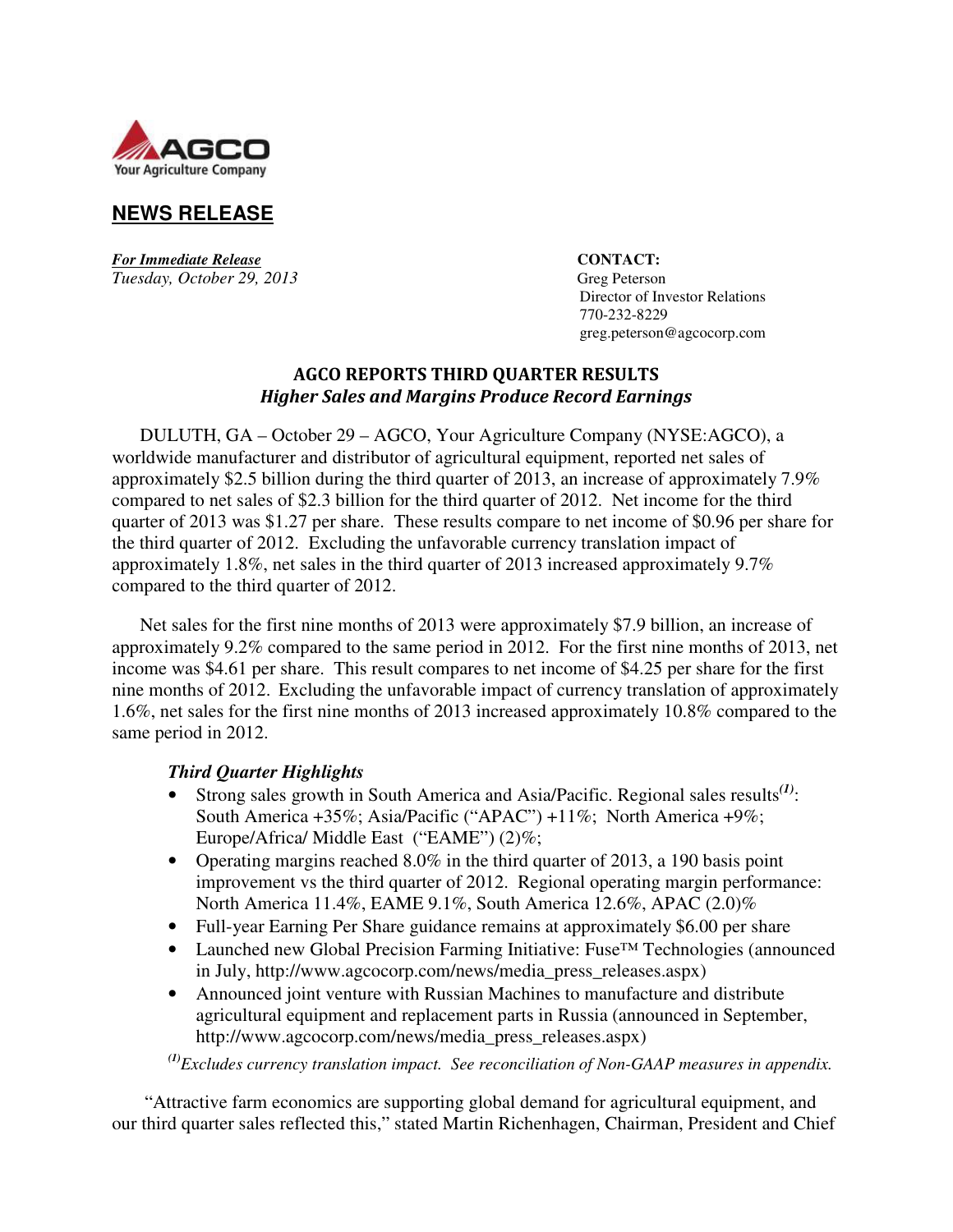Executive Officer. "AGCO's focused execution in the third quarter produced improved operating margins and record earnings. Increased sales and production levels, modest material cost inflation and our cost control initiatives all contributed to AGCO's improved results. Our profitability and our cash flow are growing while we are aggressively investing in advanced technology and emerging markets. In the third quarter, our strategic investments included the launch of Fuse<sup>™</sup> Technologies and our new joint venture with Russian Machines."

# **Market Update**

### *Industry Unit Retail Sales*

|                                      | <b>Tractors</b>   | <b>Combines</b>   |
|--------------------------------------|-------------------|-------------------|
|                                      | Change from       | Change from       |
| Nine months ended September 30, 2013 | Prior Year Period | Prior Year Period |
| North America                        | 12%               | $12\%$            |
| South America                        | 22%               | 50%               |
| Western Europe                       | $(2)\%$           | (4)%              |

"Global demand for farm equipment remained elevated during the third quarter as harvests were well underway in the Northern Hemisphere," stated Mr. Richenhagen. "Improved yields in North America and the expectation of near record farm income supported strong industry sales. Healthy crop production supported demand in France and Germany, while less favorable crop conditions negatively impacted demand in the United Kingdom and parts of Northern Europe. In Brazil, favorable soft commodity prices, improved crop production and supportive government financing programs are all contributing to high levels of demand for farm equipment. Our long-term industry outlook remains very positive with an expected increase in global grain consumption driven by the world's growing population and a shift towards more protein heavy diets. Higher grain consumption and lower inventory levels should support healthy commodity prices and farm income, which are key factors influencing demand in our industry."

# **Regional Results**

|                                               |             |              |             | % change from             |
|-----------------------------------------------|-------------|--------------|-------------|---------------------------|
|                                               |             |              | Change from | $2012$ due to<br>currency |
|                                               | 2013        | 2012         | 2012        | translation $(1)$         |
| Three months ended September 30               |             |              |             |                           |
| North America                                 | \$<br>686.6 | \$.<br>632.2 | $8.6\%$     | $(0.5)\%$                 |
| South America                                 | 572.3       | 479.9        | $19.3\%$    | $(15.6)\%$                |
| Europe/Africa/Middle East                     | 1,086.4     | 1,060.5      | $2.4\%$     | $4.0\%$                   |
| Asia/Pacific                                  | 130.6       | 122.4        | $6.7\%$     | $(4.3)\%$                 |
| <b>Total</b>                                  | \$2,475.9   | \$2,295.0    | $7.9\%$     | $(1.8)\%$                 |
| Nine months ended September 30                |             |              |             |                           |
| North America                                 | \$2,099.7   | \$1,932.1    | $8.7\%$     | $(0.2)\%$                 |
| South America                                 | 1,578.0     | 1,343.8      | $17.4\%$    | $(12.5)\%$                |
| Europe/Africa/Middle East                     | 3,878.6     | 3,667.2      | 5.8%        | $1.7\%$                   |
| Asia/Pacific                                  | 370.9       | 315.7        | $17.5\%$    | $(1.7)\%$                 |
| <b>Total</b>                                  | \$7,927.2   | \$7,258.8    | $9.2\%$     | $(1.6)\%$                 |
| $(1)$ See Footnotes for additional disclosure |             |              |             |                           |

*AGCO Regional Net Sales (in millions)*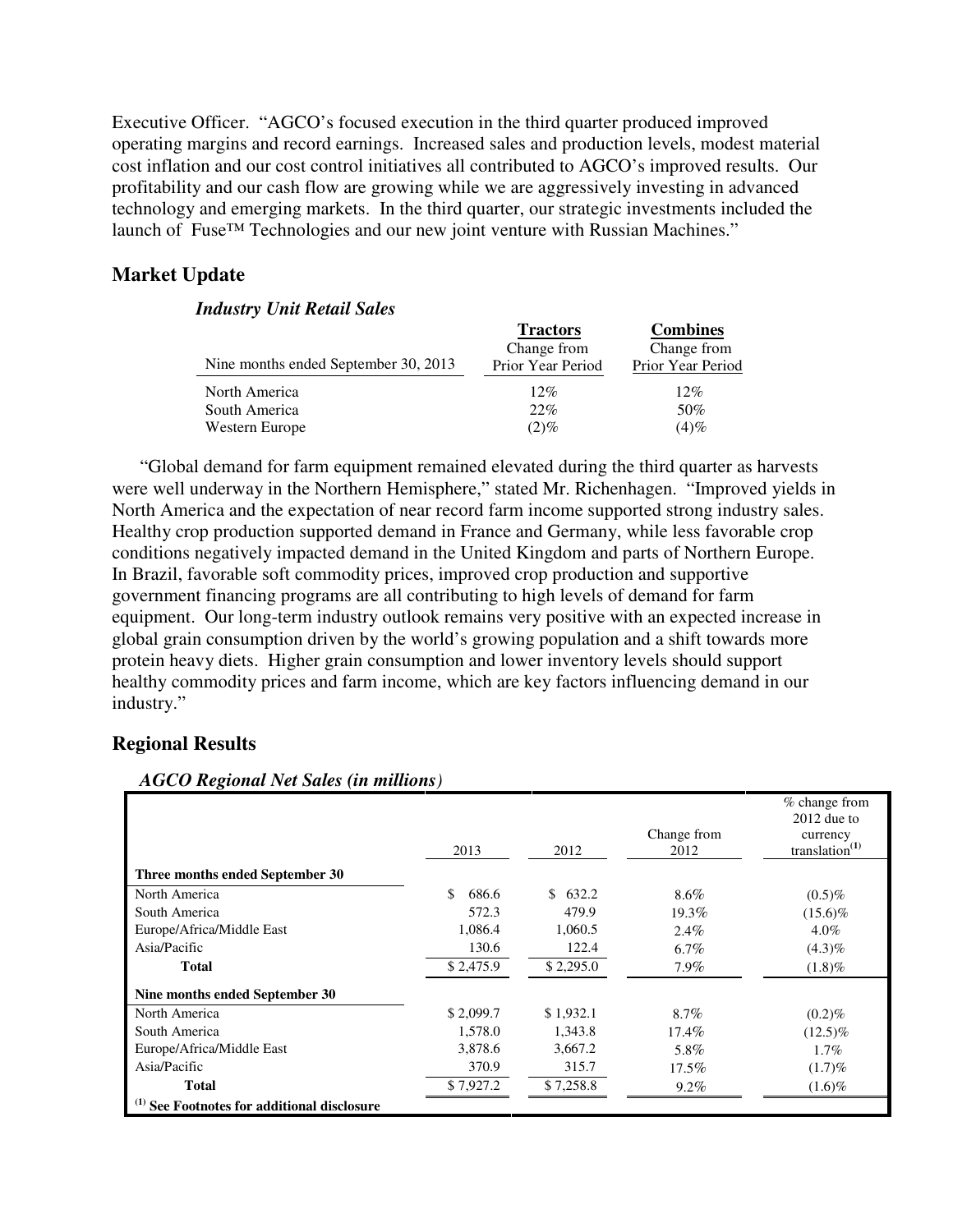### *North America*

Net sales grew 8.9% in AGCO's North American region during the first nine months of 2013 compared to 2012, excluding the negative impact of currency translation. Sales were strongest in the row crop segment, with the most significant increases in high horsepower tractors, sprayers and implements. Increased sales, a favorable product mix and margin improvement initiatives contributed to growth in income from operations of \$65.9 million for the first nine months of 2013 compared to the same period in 2012.

#### *South America*

South American net sales grew 29.9% in the first nine months of 2013 compared to the same period in 2012, excluding the negative impact of currency translation. Sales were higher in both Brazil and Argentina, with growth mainly in high horsepower tractors, combines and sprayers. Operating margins improved to 11.4% for the first nine months of 2013 compared to 8.2% in the same period last year due to higher sales, a richer mix of products and the benefit of costreduction initiatives. Income from operations increased \$69.3 million for the nine months of 2013 compared to 2012.

### *EAME*

Net sales in AGCO's EAME region improved by 4.1% in the first nine months of 2013 compared to the first nine months of 2012, on a constant currency basis, despite weaker market conditions. Higher sales in France and Germany were partially offset by declines in the United Kingdom and Central Europe. EAME's income from operations increased \$15.5 million for the nine months of 2013 compared to 2012. The benefit of higher sales and improved efficiency at our new Fendt tractor assembly facility was partially offset by increased engineering expenses associated with new tier 4 emission requirements.

### *Asia/Pacific*

Excluding the negative impact of currency translation, net sales in the Asia/Pacific region were 19.2% higher in the first nine months of 2013 compared to the same period in 2012. Growth in China, East Asia and Australia produced most of the increase. Income from operations in the Asia/Pacific region declined by \$7.7 million in the first nine months of 2013 compared to the same period in 2012. The benefit of higher sales was offset by increased market development costs in China.

#### **Outlook**

Global industry demand is expected to be relatively flat in 2013 compared to 2012. Strong growth is projected in South America, modest growth is forecasted in North America and modest declines are anticipated for Western Europe. AGCO is targeting earnings per share of approximately \$6.00 for the full year of 2013. Net sales are expected to range from \$10.8 billion to \$11.0 billion. Gross margin improvement is expected to be partially offset by increased market development expenses and higher engineering expenditures to meet Tier 4 final emission requirements.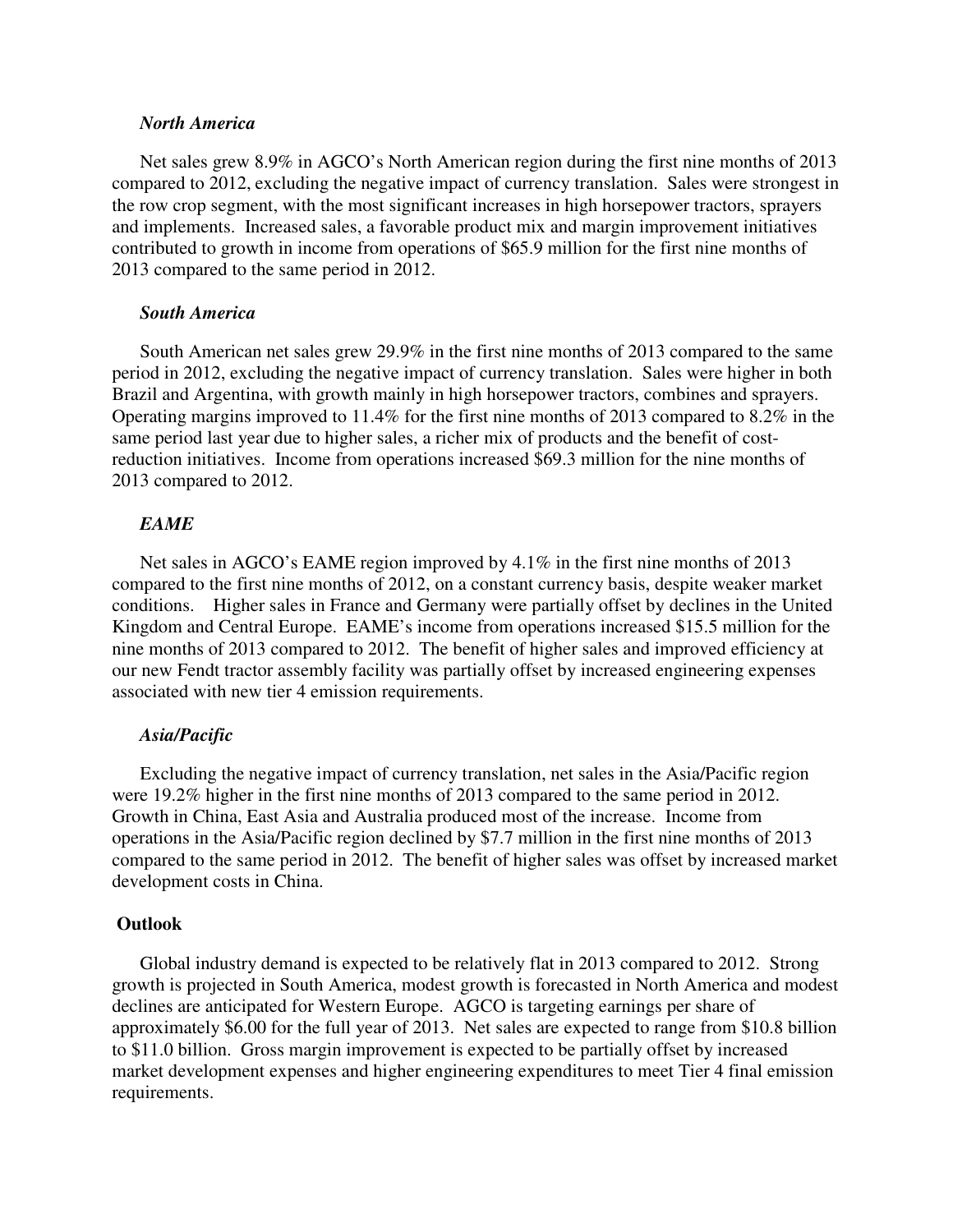"As we bring this year to a successful close, we remain focused on delivering improved margins, earnings growth and strong free cash flow," continued Mr. Richenhagen. "The longterm outlook for the farming industry and for AGCO remains compelling. We are positioning AGCO for profitable growth in the years ahead by making strategic investments in our production facilities to improve our efficiency and in higher technology products that will make farmers more productive and more profitable. "

\* \* \* \* \*

AGCO will be hosting a conference call with respect to this earnings announcement at 10:00 a.m. Eastern Time on Tuesday, October 29, 2013. The Company will refer to slides on its conference call. Interested persons can access the conference call and slide presentation via AGCO's website at www.agcocorp.com in the "Events" section on the "Company/Investors" page of our website. A replay of the conference call will be available approximately two hours after the conclusion of the conference call for twelve months following the call. A copy of this press release will be available on AGCO's website for at least twelve months following the call.

\* \* \* \* \*

#### *Safe Harbor Statement*

Statements that are not historical facts, including the projections of earnings per share, sales, market conditions, farm incomes and productivity, global grain consumption, commodity prices, population levels, margin improvements, investments in production facilities and product development, industry demand, market development and engineering expenses, inventory levels, cash flow levels and general economic conditions, are forward-looking and subject to risks that could cause actual results to differ materially from those suggested by the statements. The following are among the factors that could cause actual results to differ materially from the results discussed in or implied by the forward-looking statements.

- Our financial results depend entirely upon the agricultural industry, and factors that adversely affect the agricultural industry generally, including declines in the general economy, increases in farm input costs, lower commodity prices, lower farm income and changes in the availability of credit for our retail customers, will adversely affect us.
- A majority of our sales and manufacturing take place outside the United States, and, as a result, we are exposed to risks related to foreign laws, taxes, economic conditions, labor supply and relations, political conditions and governmental policies. These risks may delay or reduce our realization of value from our international operations.
- Most retail sales of the products that we manufacture are financed, either by our joint ventures with Rabobank or by a bank or other private lender. During 2013, our joint ventures with Rabobank, which are controlled by Rabobank and are dependent upon Rabobank for financing as well, financed approximately 50% of the retail sales of our tractors and combines in the markets where the joint ventures operate. Any difficulty by Rabobank to continue to provide that financing, or any business decision by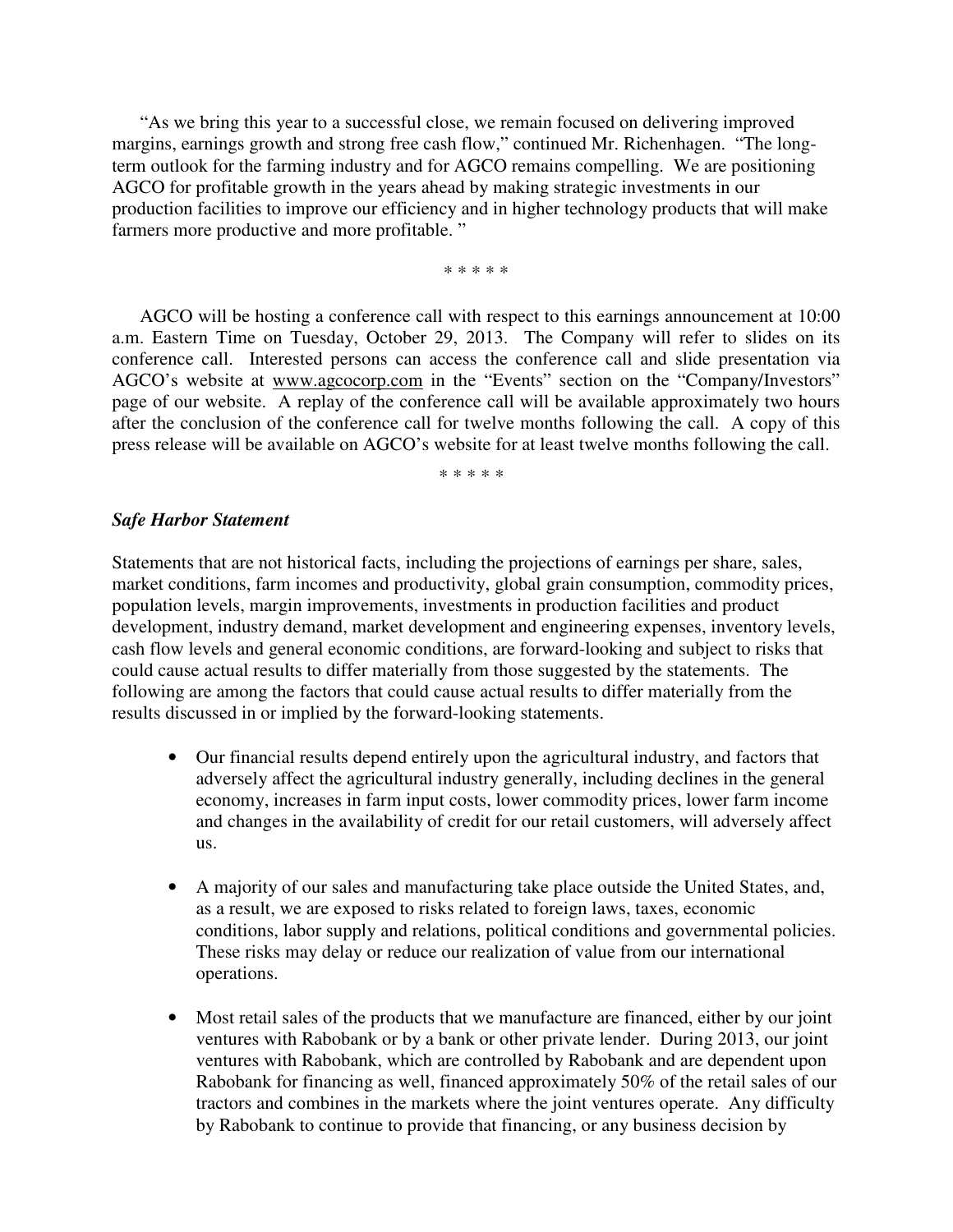Rabobank as the controlling member not to fund the business or particular aspects of it (for example, a particular country or region), would require the joint ventures to find other sources of financing (which may be difficult to obtain), or us to find another source of retail financing for our customers, or our customers would be required to utilize other retail financing providers. As a result of the recent economic downturn, financing for capital equipment purchases generally has become more difficult in certain regions and in some cases, was expensive to obtain. To the extent that financing is not available or available only at unattractive prices, our sales would be negatively impacted.

- Both AGCO and our retail finance joint ventures have substantial account receivables from dealers and end customers, and we would be adversely impacted if the collectability of these receivables was not consistent with historical experience; this collectability is dependent upon the financial strength of the farm industry, which in turn is dependent upon the general economy and commodity prices, as well as several of the other factors listed in this section.
- We have experienced substantial and sustained volatility with respect to currency exchange rate and interest rate changes, including uncertainty associated with the Euro, which can adversely affect our reported results of operations and the competitiveness of our products.
- All acquisitions involve risks relating to retention of key employees and customers and fulfilling projections prepared by or at the direction of prior ownership. In addition, we may encounter difficulties in integrating recent and future acquisitions into our business and may not fully achieve, or achieve within a reasonable time frame, expected strategic objectives and other expected benefits of the acquisition.
- Our success depends on the introduction of new products, particularly engines that comply with emission requirements, which requires substantial expenditures.
- Our production levels and capacity constraints at our facilities, including those resulting from plant expansions and systems upgrades at our manufacturing facilities, could adversely affect our results.
- Our expansion plans in emerging markets, including establishing a greater manufacturing and marketing presence and growing our use of component suppliers, could entail significant risks.
- We depend on suppliers for components, parts and raw materials for our products, and any failure by our suppliers to provide products as needed, or by us to promptly address supplier issues, will adversely impact our ability to timely and efficiently manufacture and sell products. We also are subject to raw material price fluctuations, which can adversely affect our manufacturing costs.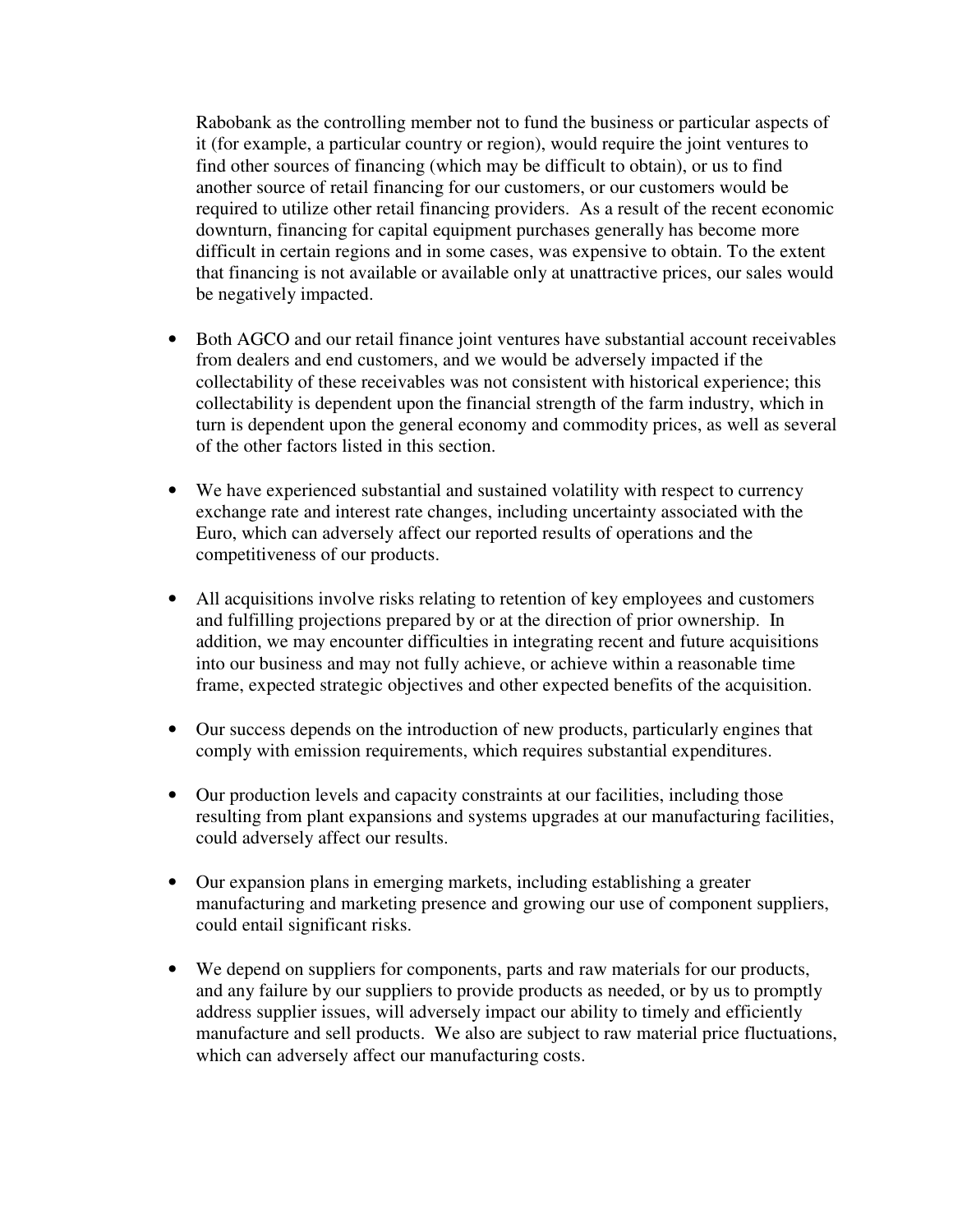- We face significant competition, and if we are unable to compete successfully against other agricultural equipment manufacturers, we would lose customers and our net sales and profitability would decline.
- We have a substantial amount of indebtedness, and, as result, we are subject to certain restrictive covenants and payment obligations that may adversely affect our ability to operate and expand our business.

Further information concerning these and other factors is included in AGCO's filings with the Securities and Exchange Commission, including its Form 10-K for the year ended December 31, 2012. AGCO disclaims any obligation to update any forward-looking statements except as required by law.

\* \* \* \* \*

## *About AGCO*

AGCO, Your Agriculture Company, (NYSE: AGCO), is a global leader focused on the design, manufacture and distribution of agricultural machinery. AGCO supports more productive farming through a full line of tractors, combines, hay tools, sprayers, forage equipment, tillage, implements, grain storage and protein production systems, as well as related replacement parts. AGCO products are sold through five core machinery brands, Challenger®, Fendt®, Massey Ferguson®, Valtra® and GSI®, and are distributed globally through 3,150 independent dealers and distributors in more than 140 countries worldwide. Retail financing is available through AGCO Finance for qualified purchasers. Founded in 1990, AGCO is headquartered in Duluth, Georgia, USA. In 2012, AGCO had net sales of \$10.0 billion. For more information, see http://www.agcocorp.com

> # # # # # Please visit our website at www.agcocorp.com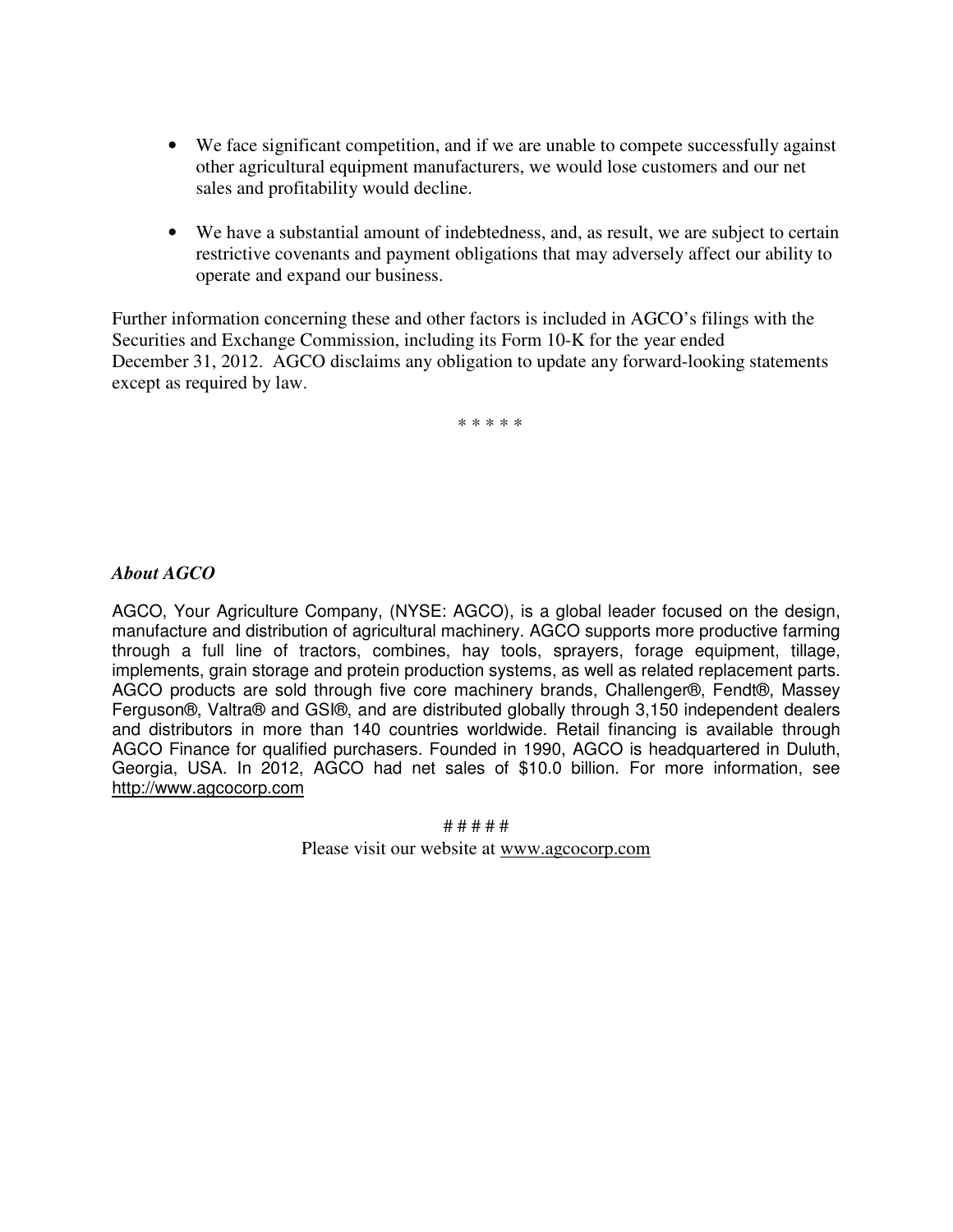# AGCO CORPORATION AND SUBSIDIARIES CONDENSED CONSOLIDATED BALANCE SHEETS (unaudited and in millions)

|                                                              | September 30, 2013 |    |         |
|--------------------------------------------------------------|--------------------|----|---------|
| <b>ASSETS</b>                                                |                    |    |         |
| <b>Current Assets:</b>                                       |                    |    |         |
| Cash and cash equivalents                                    | \$<br>620.5        | \$ | 781.3   |
| Accounts and notes receivable, net                           | 1,182.3            |    | 924.6   |
| Inventories, net                                             | 2,181.8            |    | 1,703.1 |
| Deferred tax assets                                          | 209.3              |    | 243.5   |
| Other current assets                                         | 310.0              |    | 302.2   |
| Total current assets                                         | 4,503.9            |    | 3,954.7 |
| Property, plant and equipment, net                           | 1,491.4            |    | 1,406.1 |
| Investment in affiliates                                     | 408.9              |    | 390.3   |
| Deferred tax assets                                          | 43.3               |    | 40.0    |
| Other assets                                                 | 133.9              |    | 131.2   |
| Intangible assets, net                                       | 576.3              |    | 607.1   |
| Goodwill                                                     | 1,176.3            |    | 1,192.4 |
| Total assets                                                 | \$<br>8,334.0      | \$ | 7,721.8 |
|                                                              |                    |    |         |
| <b>LIABILITIES AND STOCKHOLDERS' EQUITY</b>                  |                    |    |         |
| <b>Current Liabilities:</b>                                  |                    |    |         |
| Current portion of long-term debt                            | \$<br>92.5         | \$ | 59.1    |
| Convertible senior subordinated notes                        | 199.0              |    | 192.1   |
| Accounts payable                                             | 968.5              |    | 888.3   |
| Accrued expenses                                             | 1,314.5            |    | 1,226.5 |
| Other current liabilities                                    | 167.5              |    | 98.8    |
| Total current liabilities                                    | 2,742.0            |    | 2,464.8 |
| Long-term debt, less current portion                         | 1,000.6            |    | 1,035.6 |
| Pensions and postretirement health care benefits             | 312.3              |    | 331.6   |
| Deferred tax liabilities                                     | 240.6              |    | 242.7   |
| Other noncurrent liabilities                                 | 168.5              |    | 149.1   |
| <b>Total liabilities</b>                                     | 4,464.0            |    | 4,223.8 |
|                                                              |                    |    |         |
| <b>Temporary Equity</b>                                      | 3.0                |    | 16.5    |
|                                                              |                    |    |         |
| Stockholders' Equity:                                        |                    |    |         |
| AGCO Corporation stockholders' equity:                       |                    |    |         |
| Common stock                                                 | 1.0                |    | 1.0     |
| Additional paid-in capital                                   | 1,105.9            |    | 1,082.9 |
| Retained earnings                                            | 3,272.5            |    | 2,843.7 |
| Accumulated other comprehensive loss                         | (546.9)            |    | (479.4) |
| Total AGCO Corporation stockholders' equity                  | 3,832.5            |    | 3,448.2 |
| Noncontrolling interests                                     | 34.5               |    | 33.3    |
| Total stockholders' equity                                   | 3,867.0            |    | 3,481.5 |
| Total liabilities, temporary equity and stockholders' equity | \$                 | \$ |         |
|                                                              | 8,334.0            |    | 7,721.8 |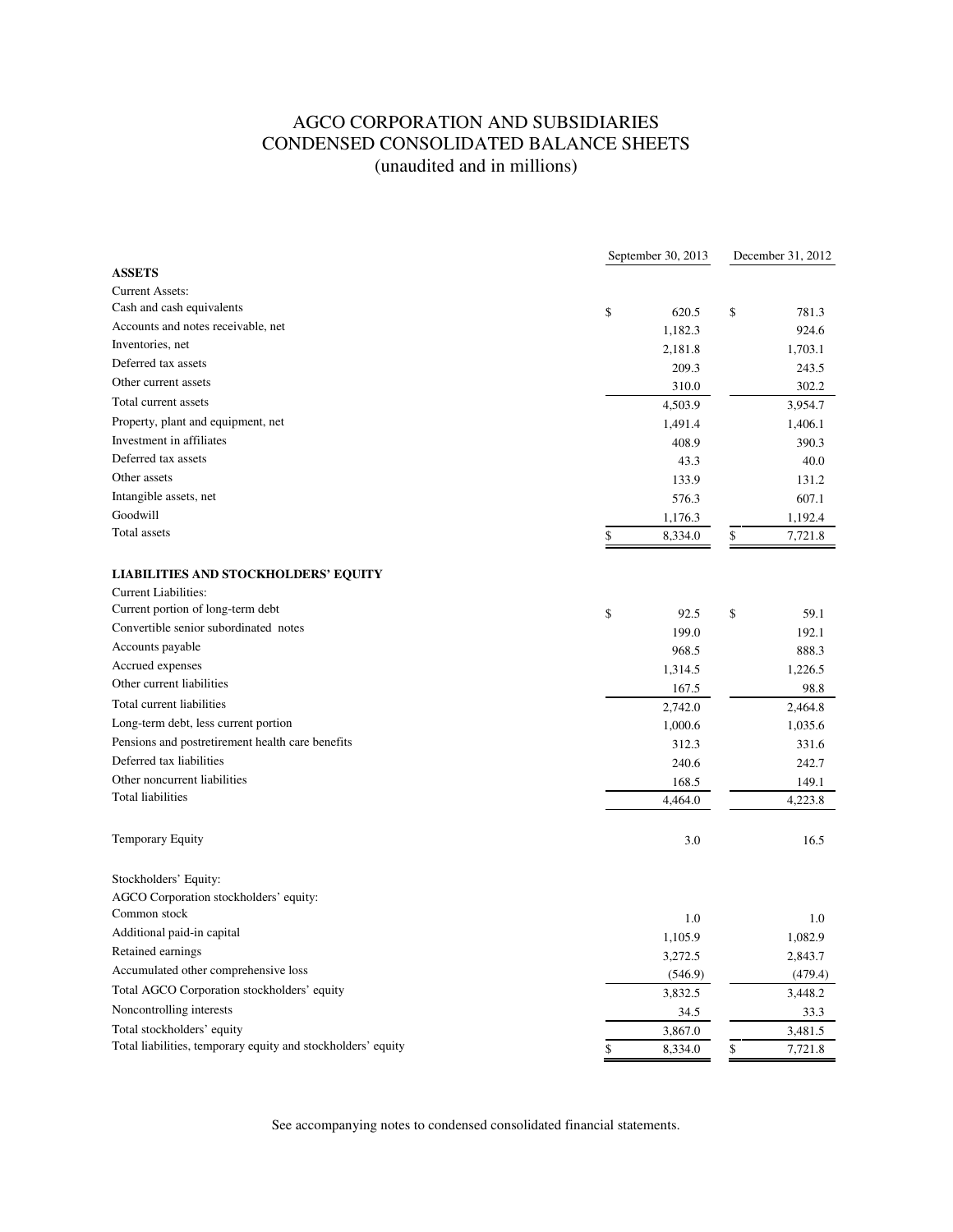# AGCO CORPORATION AND SUBSIDIARIES CONDENSED CONSOLIDATED STATEMENTS OF OPERATIONS (unaudited and in millions, except per share data)

|                                                                                | 2013          |               |
|--------------------------------------------------------------------------------|---------------|---------------|
|                                                                                |               | 2012          |
| Net sales                                                                      | \$<br>2,475.9 | \$<br>2,295.0 |
| Cost of goods sold                                                             | 1,919.7       | 1,804.0       |
| Gross profit                                                                   | 556.2         | 491.0         |
| Selling, general and administrative expenses                                   | 258.1         | 262.8         |
| Engineering expenses                                                           | 87.3          | 76.4          |
| Amortization of intangibles                                                    | 11.8          | 12.2          |
| Income from operations                                                         | 199.0         | 139.6         |
| Interest expense, net                                                          | 14.1          | 15.8          |
| Other expense, net                                                             | 11.3          | 13.8          |
| Income before income taxes and equity in net earnings of affiliates            | 173.6         | 110.0         |
| Income tax provision                                                           | 62.5          | 30.5          |
| Income before equity in net earnings of affiliates                             | 111.1         | 79.5          |
| Equity in net earnings of affiliates                                           | 14.1          | 12.6          |
| Net income                                                                     | 125.2         | 92.1          |
| Net loss attributable to noncontrolling interests                              | 1.0           | 2.4           |
| Net income attributable to AGCO Corporation and subsidiaries                   | \$<br>126.2   | \$<br>94.5    |
| Net income per common share attributable to AGCO Corporation and subsidiaries: |               |               |
| <b>Basic</b>                                                                   | \$<br>1.30    | \$<br>0.97    |
| Diluted                                                                        | \$<br>1.27    | \$<br>0.96    |
| Cash dividends declared and paid per common share                              | \$<br>0.10    | \$            |
| Weighted average number of common and common equivalent shares outstanding:    |               |               |
| <b>Basic</b>                                                                   | 97.4          | 97.0          |
| Diluted                                                                        | 99.5          | 98.4          |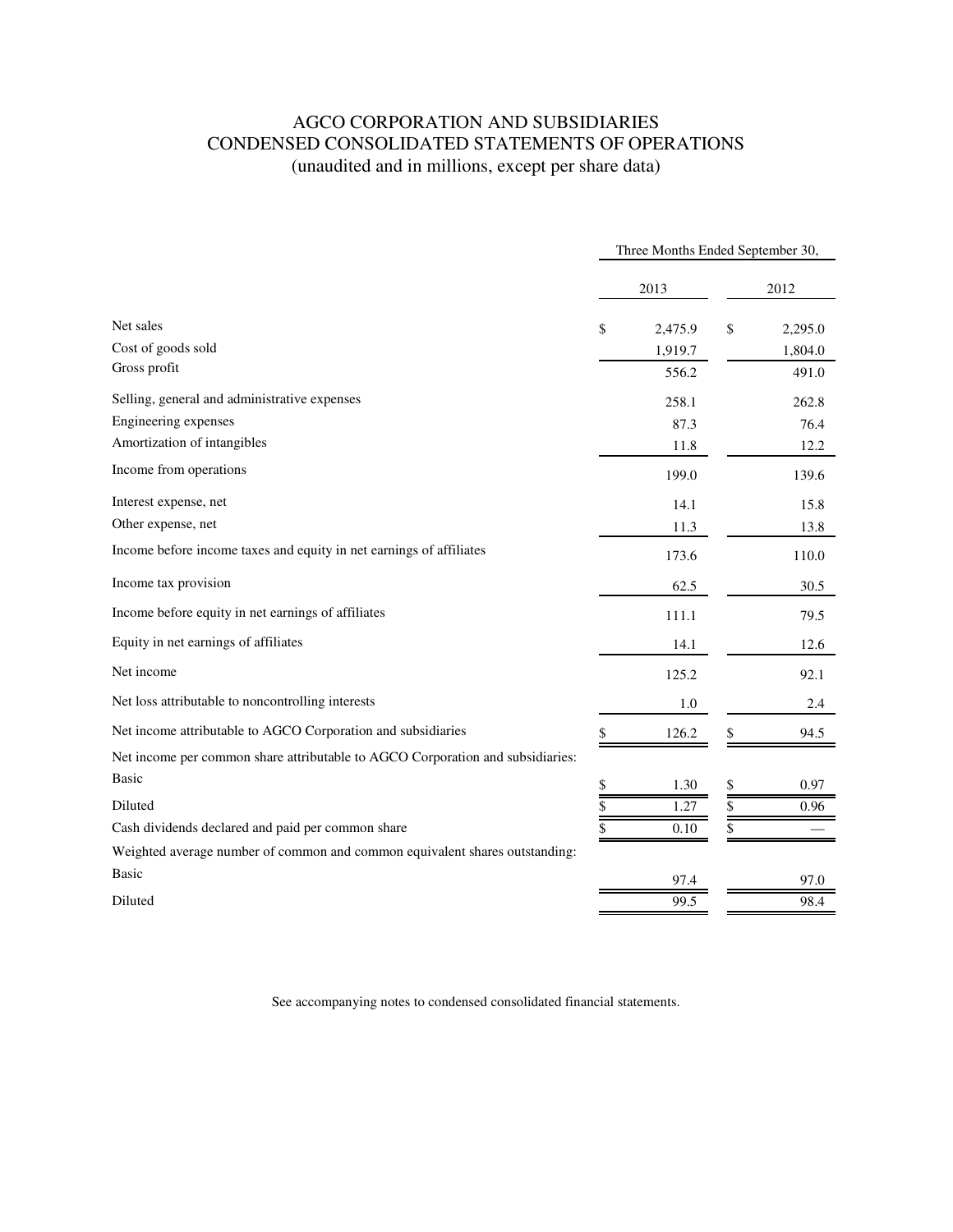# AGCO CORPORATION AND SUBSIDIARIES CONDENSED CONSOLIDATED STATEMENTS OF OPERATIONS (unaudited and in millions, except per share data)

|                                                                                | Nine Months Ended September 30, |               |
|--------------------------------------------------------------------------------|---------------------------------|---------------|
|                                                                                | 2013                            | 2012          |
| Net sales                                                                      | \$<br>7,927.2                   | \$<br>7,258.8 |
| Cost of goods sold                                                             | 6,127.6                         | 5,663.4       |
| Gross profit                                                                   | 1,799.6                         | 1,595.4       |
| Selling, general and administrative expenses                                   | 793.5                           | 756.7         |
| Engineering expenses                                                           | 266.7                           | 227.5         |
| Amortization of intangibles                                                    | 35.9                            | 36.9          |
| Income from operations                                                         | 703.5                           | 574.3         |
| Interest expense, net                                                          | 40.2                            | 43.5          |
| Other expense, net                                                             | 25.2                            | 24.3          |
| Income before income taxes and equity in net earnings of affiliates            | 638.1                           | 506.5         |
| Income tax provision                                                           | 219.8                           | 131.0         |
| Income before equity in net earnings of affiliates                             | 418.3                           | 375.5         |
| Equity in net earnings of affiliates                                           | 37.1                            | 39.9          |
| Net income                                                                     | 455.4                           | 415.4         |
| Net loss attributable to noncontrolling interests                              | 2.5                             | 4.2           |
| Net income attributable to AGCO Corporation and subsidiaries                   | \$<br>457.9                     | \$<br>419.6   |
| Net income per common share attributable to AGCO Corporation and subsidiaries: |                                 |               |
| <b>Basic</b>                                                                   | \$<br>4.71                      | \$<br>4.32    |
| Diluted                                                                        | \$<br>4.61                      | 4.25          |
| Cash dividends declared and paid per common share                              | \$<br>0.30                      | \$            |
| Weighted average number of common and common equivalent shares outstanding:    |                                 |               |
| <b>Basic</b>                                                                   | 97.2                            | 97.1          |
| Diluted                                                                        | 99.3                            | 98.6          |
|                                                                                |                                 |               |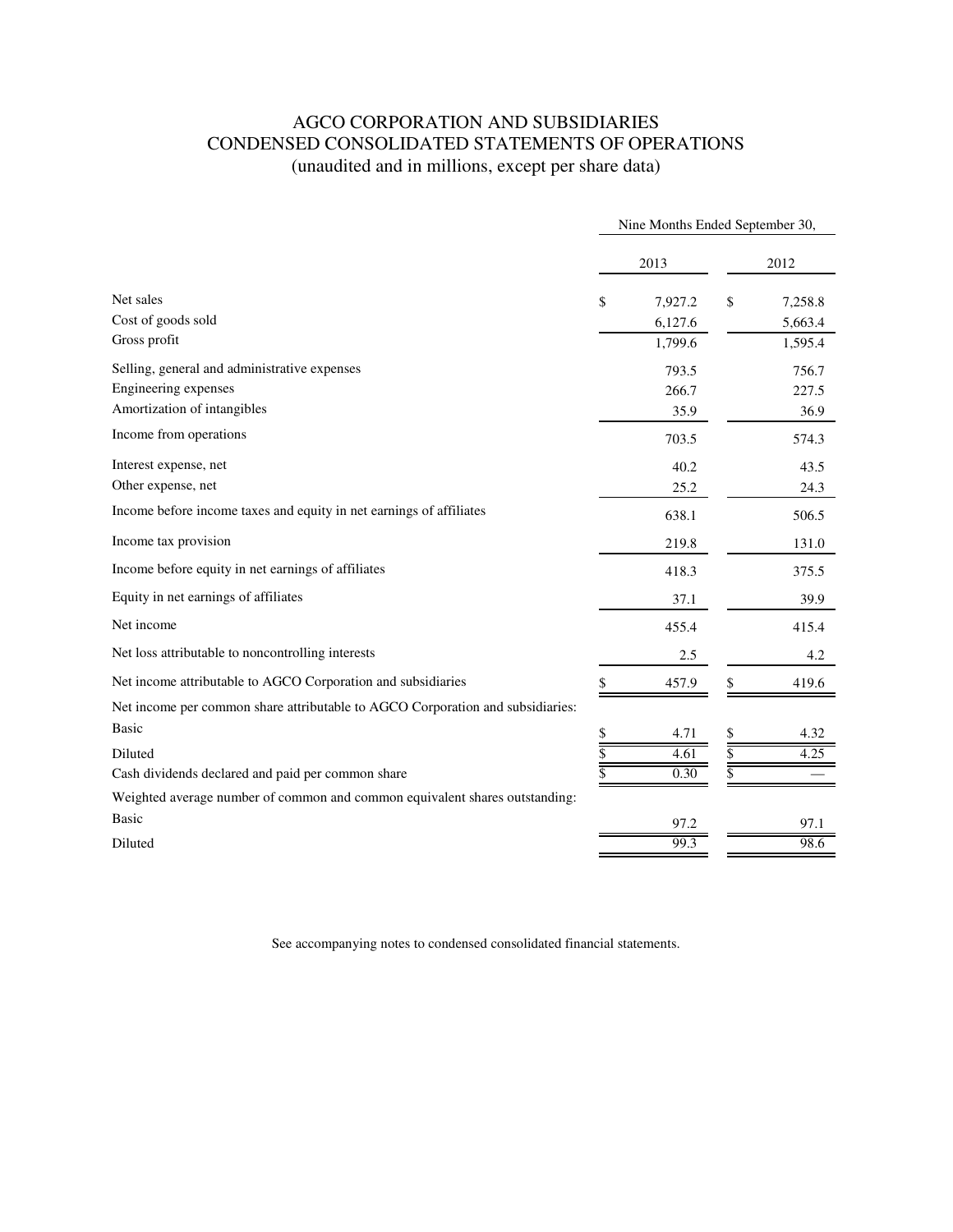# AGCO CORPORATION AND SUBSIDIARIES CONDENSED CONSOLIDATED STATEMENTS OF CASH FLOWS (unaudited and in millions)

| 2013<br>2012<br>\$<br>455.4<br>\$<br>415.4<br>activities:<br>153.8<br>125.4<br>2.6<br>2.6<br>35.9<br>36.9<br>Amortization of debt discount<br>6.9<br>6.5<br>33.9<br>28.8<br>(22.5)<br>(27.4)<br>28.1<br>(1.4)<br>0.2<br>Changes in operating assets and liabilities, net of effects from purchase of<br>businesses:<br>(245.5)<br>(132.2)<br>(507.9)<br>(481.5)<br>(22.8)<br>(38.1)<br>95.3<br>(88.8)<br>98.0<br>95.6<br>57.6<br>25.0<br>(286.4)<br>(448.6)<br>169.0<br>(33.2)<br>(263.8)<br>(235.2)<br>2.9<br>0.6<br>(0.1)<br>(2.4)<br>(20.1)<br>0.1<br>(11.3)<br>(1.0)<br>(260.9)<br>(269.4)<br>(89.5)<br>4.1<br>Payment of debt issuance costs<br>(0.1)<br>(9.5)<br>(1.0)<br>(0.6)<br>(2.6)<br>Payment of minimum tax withholdings on stock compensation<br>(16.3)<br>(0.2)<br>(29.1)<br>(99.9)<br>(44.9)<br>Effects of exchange rate changes on cash and cash equivalents<br>(24.0)<br>(402.5)<br>(160.8)<br>781.3<br>724.4<br>321.9<br>620.5<br>\$<br>\$ |                                                                                           | Nine Months Ended September 30, |  |
|---------------------------------------------------------------------------------------------------------------------------------------------------------------------------------------------------------------------------------------------------------------------------------------------------------------------------------------------------------------------------------------------------------------------------------------------------------------------------------------------------------------------------------------------------------------------------------------------------------------------------------------------------------------------------------------------------------------------------------------------------------------------------------------------------------------------------------------------------------------------------------------------------------------------------------------------------------------|-------------------------------------------------------------------------------------------|---------------------------------|--|
|                                                                                                                                                                                                                                                                                                                                                                                                                                                                                                                                                                                                                                                                                                                                                                                                                                                                                                                                                               |                                                                                           |                                 |  |
|                                                                                                                                                                                                                                                                                                                                                                                                                                                                                                                                                                                                                                                                                                                                                                                                                                                                                                                                                               | Cash flows from operating activities:                                                     |                                 |  |
|                                                                                                                                                                                                                                                                                                                                                                                                                                                                                                                                                                                                                                                                                                                                                                                                                                                                                                                                                               | Net income                                                                                |                                 |  |
|                                                                                                                                                                                                                                                                                                                                                                                                                                                                                                                                                                                                                                                                                                                                                                                                                                                                                                                                                               | Adjustments to reconcile net income to net cash provided by (used in) operating           |                                 |  |
|                                                                                                                                                                                                                                                                                                                                                                                                                                                                                                                                                                                                                                                                                                                                                                                                                                                                                                                                                               | Depreciation                                                                              |                                 |  |
|                                                                                                                                                                                                                                                                                                                                                                                                                                                                                                                                                                                                                                                                                                                                                                                                                                                                                                                                                               | Deferred debt issuance cost amortization                                                  |                                 |  |
|                                                                                                                                                                                                                                                                                                                                                                                                                                                                                                                                                                                                                                                                                                                                                                                                                                                                                                                                                               | Amortization of intangibles                                                               |                                 |  |
|                                                                                                                                                                                                                                                                                                                                                                                                                                                                                                                                                                                                                                                                                                                                                                                                                                                                                                                                                               |                                                                                           |                                 |  |
|                                                                                                                                                                                                                                                                                                                                                                                                                                                                                                                                                                                                                                                                                                                                                                                                                                                                                                                                                               | Stock compensation                                                                        |                                 |  |
|                                                                                                                                                                                                                                                                                                                                                                                                                                                                                                                                                                                                                                                                                                                                                                                                                                                                                                                                                               | Equity in net earnings of affiliates, net of cash received                                |                                 |  |
|                                                                                                                                                                                                                                                                                                                                                                                                                                                                                                                                                                                                                                                                                                                                                                                                                                                                                                                                                               | Deferred income tax provision (benefit)                                                   |                                 |  |
|                                                                                                                                                                                                                                                                                                                                                                                                                                                                                                                                                                                                                                                                                                                                                                                                                                                                                                                                                               | Other                                                                                     |                                 |  |
|                                                                                                                                                                                                                                                                                                                                                                                                                                                                                                                                                                                                                                                                                                                                                                                                                                                                                                                                                               |                                                                                           |                                 |  |
|                                                                                                                                                                                                                                                                                                                                                                                                                                                                                                                                                                                                                                                                                                                                                                                                                                                                                                                                                               | Accounts and notes receivable, net                                                        |                                 |  |
|                                                                                                                                                                                                                                                                                                                                                                                                                                                                                                                                                                                                                                                                                                                                                                                                                                                                                                                                                               | Inventories, net                                                                          |                                 |  |
|                                                                                                                                                                                                                                                                                                                                                                                                                                                                                                                                                                                                                                                                                                                                                                                                                                                                                                                                                               | Other current and noncurrent assets                                                       |                                 |  |
|                                                                                                                                                                                                                                                                                                                                                                                                                                                                                                                                                                                                                                                                                                                                                                                                                                                                                                                                                               | Accounts payable                                                                          |                                 |  |
|                                                                                                                                                                                                                                                                                                                                                                                                                                                                                                                                                                                                                                                                                                                                                                                                                                                                                                                                                               | Accrued expenses                                                                          |                                 |  |
|                                                                                                                                                                                                                                                                                                                                                                                                                                                                                                                                                                                                                                                                                                                                                                                                                                                                                                                                                               | Other current and noncurrent liabilities                                                  |                                 |  |
|                                                                                                                                                                                                                                                                                                                                                                                                                                                                                                                                                                                                                                                                                                                                                                                                                                                                                                                                                               | Total adjustments                                                                         |                                 |  |
|                                                                                                                                                                                                                                                                                                                                                                                                                                                                                                                                                                                                                                                                                                                                                                                                                                                                                                                                                               | Net cash provided by (used in) operating activities                                       |                                 |  |
|                                                                                                                                                                                                                                                                                                                                                                                                                                                                                                                                                                                                                                                                                                                                                                                                                                                                                                                                                               | Cash flows from investing activities:                                                     |                                 |  |
|                                                                                                                                                                                                                                                                                                                                                                                                                                                                                                                                                                                                                                                                                                                                                                                                                                                                                                                                                               | Purchases of property, plant and equipment                                                |                                 |  |
|                                                                                                                                                                                                                                                                                                                                                                                                                                                                                                                                                                                                                                                                                                                                                                                                                                                                                                                                                               | Proceeds from sale of property, plant and equipment                                       |                                 |  |
|                                                                                                                                                                                                                                                                                                                                                                                                                                                                                                                                                                                                                                                                                                                                                                                                                                                                                                                                                               | Purchase of businesses, net of cash acquired                                              |                                 |  |
|                                                                                                                                                                                                                                                                                                                                                                                                                                                                                                                                                                                                                                                                                                                                                                                                                                                                                                                                                               | Investments in consolidated affiliates, net of cash acquired                              |                                 |  |
|                                                                                                                                                                                                                                                                                                                                                                                                                                                                                                                                                                                                                                                                                                                                                                                                                                                                                                                                                               | Sale of (investments in) unconsolidated affiliates, net                                   |                                 |  |
|                                                                                                                                                                                                                                                                                                                                                                                                                                                                                                                                                                                                                                                                                                                                                                                                                                                                                                                                                               | Restricted cash and other                                                                 |                                 |  |
|                                                                                                                                                                                                                                                                                                                                                                                                                                                                                                                                                                                                                                                                                                                                                                                                                                                                                                                                                               | Net cash used in investing activities                                                     |                                 |  |
|                                                                                                                                                                                                                                                                                                                                                                                                                                                                                                                                                                                                                                                                                                                                                                                                                                                                                                                                                               | Cash flows from financing activities:<br>Proceeds from (payment of) debt obligations, net |                                 |  |
|                                                                                                                                                                                                                                                                                                                                                                                                                                                                                                                                                                                                                                                                                                                                                                                                                                                                                                                                                               |                                                                                           |                                 |  |
|                                                                                                                                                                                                                                                                                                                                                                                                                                                                                                                                                                                                                                                                                                                                                                                                                                                                                                                                                               | Purchases and retirement of common stock                                                  |                                 |  |
|                                                                                                                                                                                                                                                                                                                                                                                                                                                                                                                                                                                                                                                                                                                                                                                                                                                                                                                                                               | Distribution to noncontrolling interests                                                  |                                 |  |
|                                                                                                                                                                                                                                                                                                                                                                                                                                                                                                                                                                                                                                                                                                                                                                                                                                                                                                                                                               |                                                                                           |                                 |  |
|                                                                                                                                                                                                                                                                                                                                                                                                                                                                                                                                                                                                                                                                                                                                                                                                                                                                                                                                                               | Payment of dividends to stockholders                                                      |                                 |  |
|                                                                                                                                                                                                                                                                                                                                                                                                                                                                                                                                                                                                                                                                                                                                                                                                                                                                                                                                                               | Net cash used in financing activities                                                     |                                 |  |
|                                                                                                                                                                                                                                                                                                                                                                                                                                                                                                                                                                                                                                                                                                                                                                                                                                                                                                                                                               |                                                                                           |                                 |  |
|                                                                                                                                                                                                                                                                                                                                                                                                                                                                                                                                                                                                                                                                                                                                                                                                                                                                                                                                                               | Decrease in cash and cash equivalents                                                     |                                 |  |
|                                                                                                                                                                                                                                                                                                                                                                                                                                                                                                                                                                                                                                                                                                                                                                                                                                                                                                                                                               | Cash and cash equivalents, beginning of period                                            |                                 |  |
|                                                                                                                                                                                                                                                                                                                                                                                                                                                                                                                                                                                                                                                                                                                                                                                                                                                                                                                                                               | Cash and cash equivalents, end of period                                                  |                                 |  |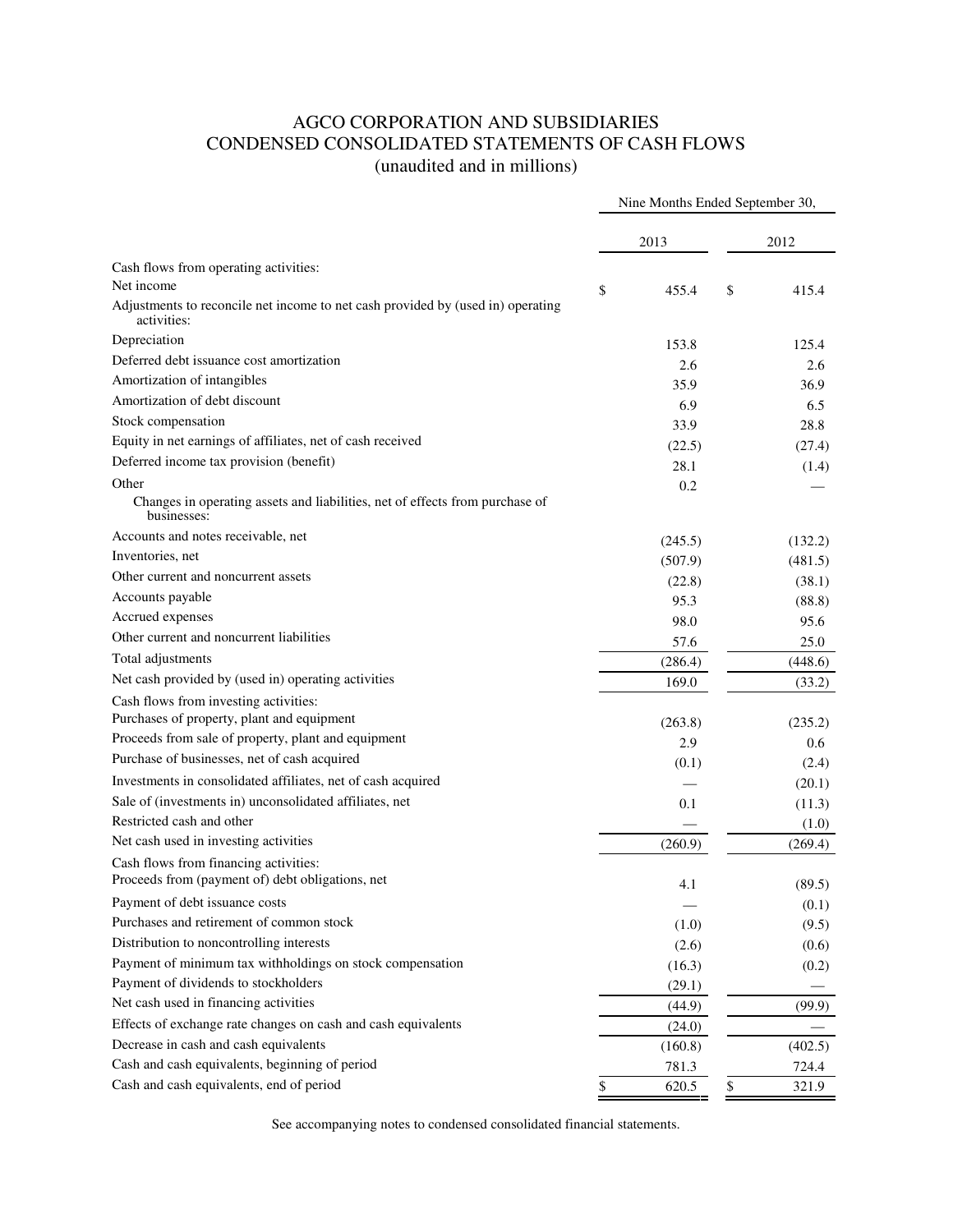## AGCO CORPORATION AND SUBSIDIARIES NOTES TO CONDENSED CONSOLIDATED FINANCIAL STATEMENTS (unaudited, in millions, except per share data)

#### **1. STOCK COMPENSATION EXPENSE**

The Company recorded stock compensation expense as follows:

|                                              | Three Months Ended September 30, |      |      |     |      | Nine Months Ended September 30, |      |      |  |  |
|----------------------------------------------|----------------------------------|------|------|-----|------|---------------------------------|------|------|--|--|
|                                              |                                  | 2013 | 2012 |     | 2013 |                                 | 2012 |      |  |  |
| Cost of goods sold                           |                                  | 0.4  |      | 0.7 |      |                                 |      |      |  |  |
| Selling, general and administrative expenses |                                  | 5.5  |      | 8.S |      | 31.9                            |      | 27.1 |  |  |
| Total stock compensation expense             | 5.9                              |      | 9.6  |     | 34.2 |                                 |      | 29.0 |  |  |

#### **2. INDEBTEDNESS**

Indebtedness at September 30, 2013 and December 31, 2012 consisted of the following:

|                                                    | September 30, 2013 |         |    | December 31, 2012 |  |  |
|----------------------------------------------------|--------------------|---------|----|-------------------|--|--|
| 1¼% Convertible senior subordinated notes due 2036 | \$                 | 199.0   | \$ | 192.1             |  |  |
| $4\frac{1}{2}\%$ Senior term loan due 2016         |                    | 270.4   |    | 264.2             |  |  |
| $5\%$ % Senior notes due 2021                      |                    | 300.0   |    | 300.0             |  |  |
| Credit facility, expires 2016                      |                    | 426.8   |    | 465.0             |  |  |
| Other long-term debt                               |                    | 95.9    |    | 65.5              |  |  |
|                                                    |                    | 1,292.1 |    | 1,286.8           |  |  |
| Current portion of long-term debt<br>Less:         |                    | (92.5)  |    | (59.1)            |  |  |
| 1¼% Convertible senior subordinated notes due 2036 |                    | (199.0) |    | (192.1)           |  |  |
| Total indebtedness, less current portion           |                    | 1.000.6 | \$ | 1,035.6           |  |  |

Holders of the Company's 1¼% convertible senior subordinated notes may require the Company to repurchase the notes at a repurchase price of 100% of their principal amount, plus any interest, on December 15, 2013. In addition, holders may convert the notes if, during any fiscal quarter, the closing sales price of the Company's common stock exceeds 120% of the conversion price of \$40.51 per share for at least 20 trading days in the 30 consecutive trading days ending on the last trading day of the preceding fiscal quarter. As of September 30, 2013, the closing sales price of the Company's common stock had exceeded 120% of the conversion price of the 1¼% convertible senior subordinated notes for at least 20 trading days in the 30 consecutive trading days ending September 30, 2013, and, therefore, the holders of the notes may convert the notes during the three months ending December 31, 2013. As of September 30, 2013, the Company classified the notes as a current liability due to the redemption feature discussed above, as well as the ability of the holders of the notes to convert the notes during the three months ending December 31, 2013. As of December 31, 2012, the Company classified the notes as a current liability due to the redemption feature of the notes. As of September 30, 2013 and December 31, 2012, the Company also classified approximately \$2.3 million and \$9.2 million, respectively, of the equity component of the 1¼% convertible senior subordinated notes as "Temporary equity." The amount classified as "Temporary equity" was measured as the excess of (i) the amount of cash that would be required to be paid upon conversion over (ii) the current carrying amount of the liability-classified component. Due to the redemption feature of the notes, unless converted prior to such date, the notes will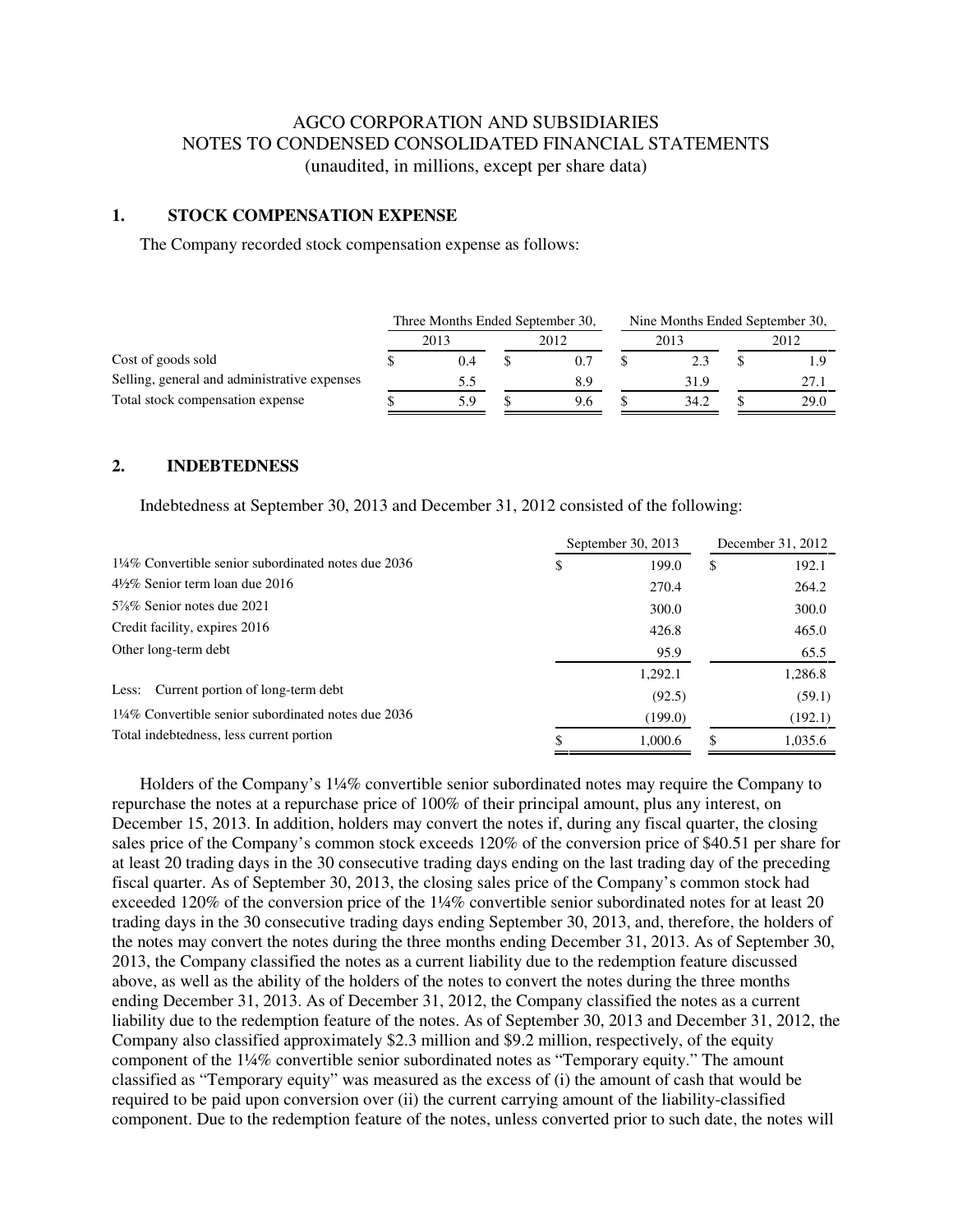be required to be classified as a current liability through at least December 15, 2013. Holders of the notes may convert the notes earlier than December 15, 2013 dependent on the closing sales price of the Company's common stock during the quarters in 2013, as previously discussed. Future classification of the notes between current liabilities and long-term debt beyond December 15, 2013 will be dependent on the closing sales price of the Company's common stock during future quarters, until the fourth quarter of 2015, unless the Company chooses to redeem the notes beginning December 19, 2013.

### **3. INVENTORIES**

Inventories at September 30, 2013 and December 31, 2012 were as follows:

|                              | September 30, 2013 | December 31, 2012 |   |         |
|------------------------------|--------------------|-------------------|---|---------|
| Finished goods               |                    | 858.9             | S | 598.5   |
| Repair and replacement parts |                    | 573.3             |   | 505.6   |
| Work in process              |                    | 161.9             |   | 137.5   |
| Raw materials                |                    | 587.7             |   | 461.5   |
| Inventories, net             |                    | 2,181.8           |   | 1,703.1 |

#### **4. ACCOUNTS RECEIVABLE SALES AGREEMENTS**

At September 30, 2013 and December 31, 2012, the Company had accounts receivable sales agreements that permit the sale, on an ongoing basis, of a majority of its wholesale receivables in North America and Europe to its 49% owned U.S., Canadian and European retail finance joint ventures. As of September 30, 2013 and December 31, 2012, the cash received from receivables sold under the U.S., Canadian and European accounts receivable sales agreements was approximately \$1.2 billion and \$1.1 billion, respectively.

 Losses on sales of receivables associated with the accounts receivable financing facilities discussed above, reflected within "Other expense, net" in the Company's Condensed Consolidated Statements of Operations, were approximately \$6.7 million and \$18.8 million during the three and nine months ended September 30, 2013, respectively. Losses on sales of receivables associated with the accounts receivable financing facilities discussed above, reflected within "Other expense, net" in the Company's Condensed Consolidated Statements of Operations, were approximately \$5.8 million and \$16.4 million during the three and nine months ended September 30, 2012, respectively.

The Company's retail finance joint ventures in Brazil and Australia also provide wholesale financing to the Company's dealers. As of September 30, 2013 and December 31, 2012, these retail finance joint ventures had approximately \$97.7 million and \$100.6 million, respectively, of outstanding accounts receivable associated with these arrangements. In addition, the Company sells certain trade receivables under factoring arrangements to other financial institutions around the world.

#### **5. NET INCOME PER SHARE**

The Company's convertible senior subordinated notes provide for (i) the settlement upon conversion in cash up to the principal amount of the converted notes with any excess conversion value settled in shares of the Company's common stock, and (ii) the conversion rate to be increased under certain circumstances if the notes are converted in connection with certain change of control transactions.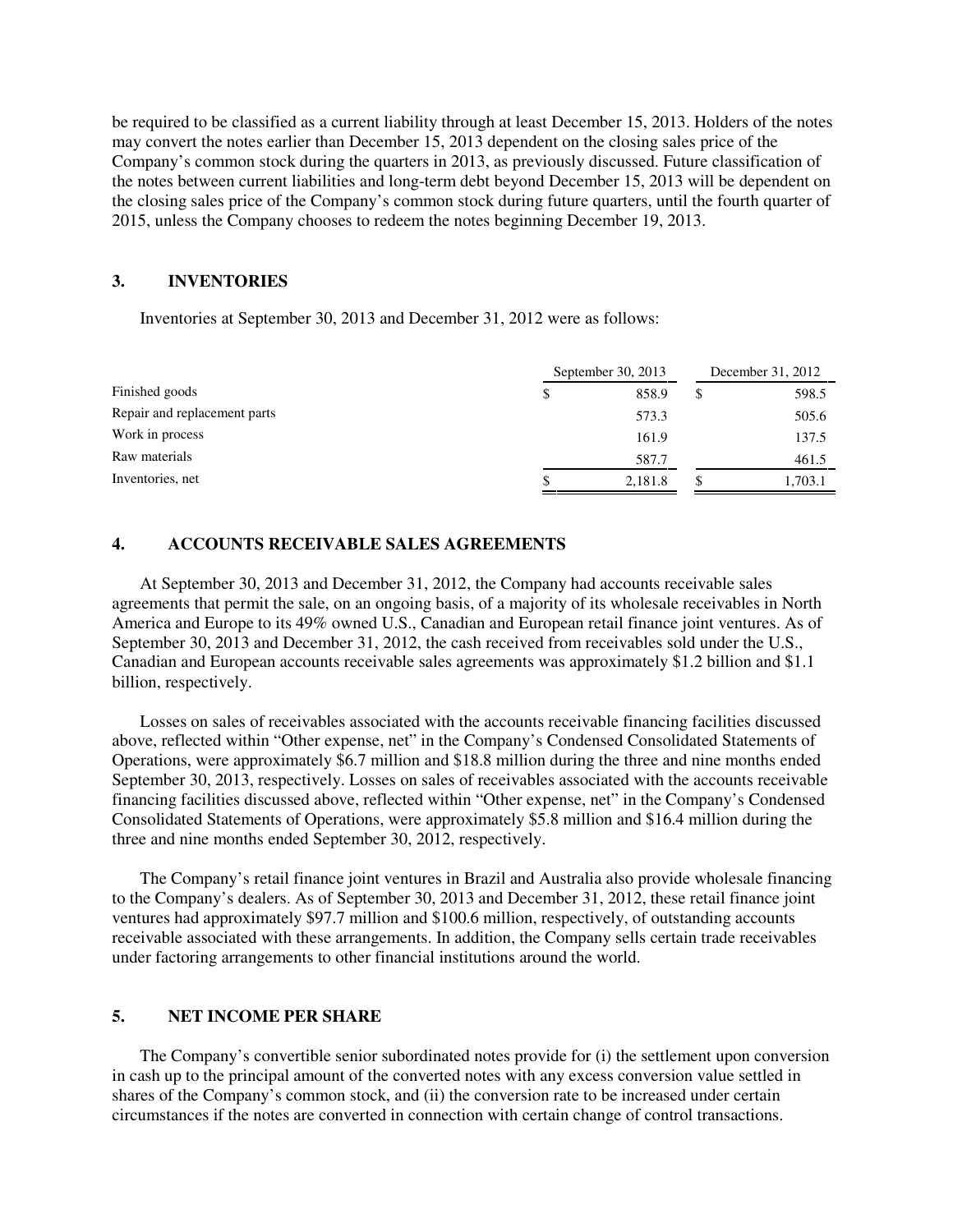Dilution of weighted shares outstanding will depend on the Company's stock price for the excess conversion value using the treasury stock method. A reconciliation of net income attributable to AGCO Corporation and subsidiaries and weighted average common shares outstanding for purposes of calculating basic and diluted net income per share for the three and nine months ended September 30, 2013 and 2012 is as follows:

|                                                                                                                                                | Three Months Ended<br>September 30, |       |    | Nine Months Ended<br>September 30, |             |    |       |
|------------------------------------------------------------------------------------------------------------------------------------------------|-------------------------------------|-------|----|------------------------------------|-------------|----|-------|
|                                                                                                                                                |                                     | 2013  |    | 2012                               | 2013        |    | 2012  |
| Basic net income per share:<br>Net income attributable to AGCO Corporation and<br>subsidiaries                                                 | \$                                  | 126.2 | \$ | 94.5                               | \$<br>457.9 | \$ | 419.6 |
| Weighted average number of common shares outstanding                                                                                           |                                     | 97.4  |    | 97.0                               | 97.2        |    | 97.1  |
| Basic net income per share attributable to AGCO<br>Corporation and subsidiaries                                                                |                                     | 1.30  |    | 0.97                               | \$<br>4.71  |    | 4.32  |
| Diluted net income per share:<br>Net income attributable to AGCO Corporation and<br>subsidiaries                                               | \$                                  | 126.2 | \$ | 94.5                               | \$<br>457.9 | \$ | 419.6 |
| Weighted average number of common shares outstanding                                                                                           |                                     | 97.4  |    | 97.0                               | 97.2        |    | 97.1  |
| Dilutive stock-settled appreciation rights, performance<br>share awards and restricted stock awards                                            |                                     | 0.7   |    | 1.0                                | 0.9         |    | 1.0   |
| Weighted average assumed conversion of contingently<br>convertible senior subordinated notes                                                   |                                     | 1.4   |    | 0.4                                | 1.2         |    | 0.5   |
| Weighted average number of common shares and common<br>share equivalents outstanding for purposes of<br>computing diluted net income per share |                                     | 99.5  |    | 98.4                               | 99.3        |    | 98.6  |
| Diluted net income per share attributable to AGCO<br>Corporation and subsidiaries                                                              | \$                                  | 1.27  |    | 0.96                               | \$<br>4.61  | \$ | 4.25  |

#### **6. SEGMENT REPORTING**

The Company's four reportable segments distribute a full range of agricultural equipment and related replacement parts. The Company evaluates segment performance primarily based on income from operations. Sales for each segment are based on the location of the third-party customer. The Company's selling, general and administrative expenses and engineering expenses are charged to each segment based on the region and division where the expenses are incurred. As a result, the components of income from operations for one segment may not be comparable to another segment. Segment results for the three and nine months ended September 30, 2013 and 2012 are as follows: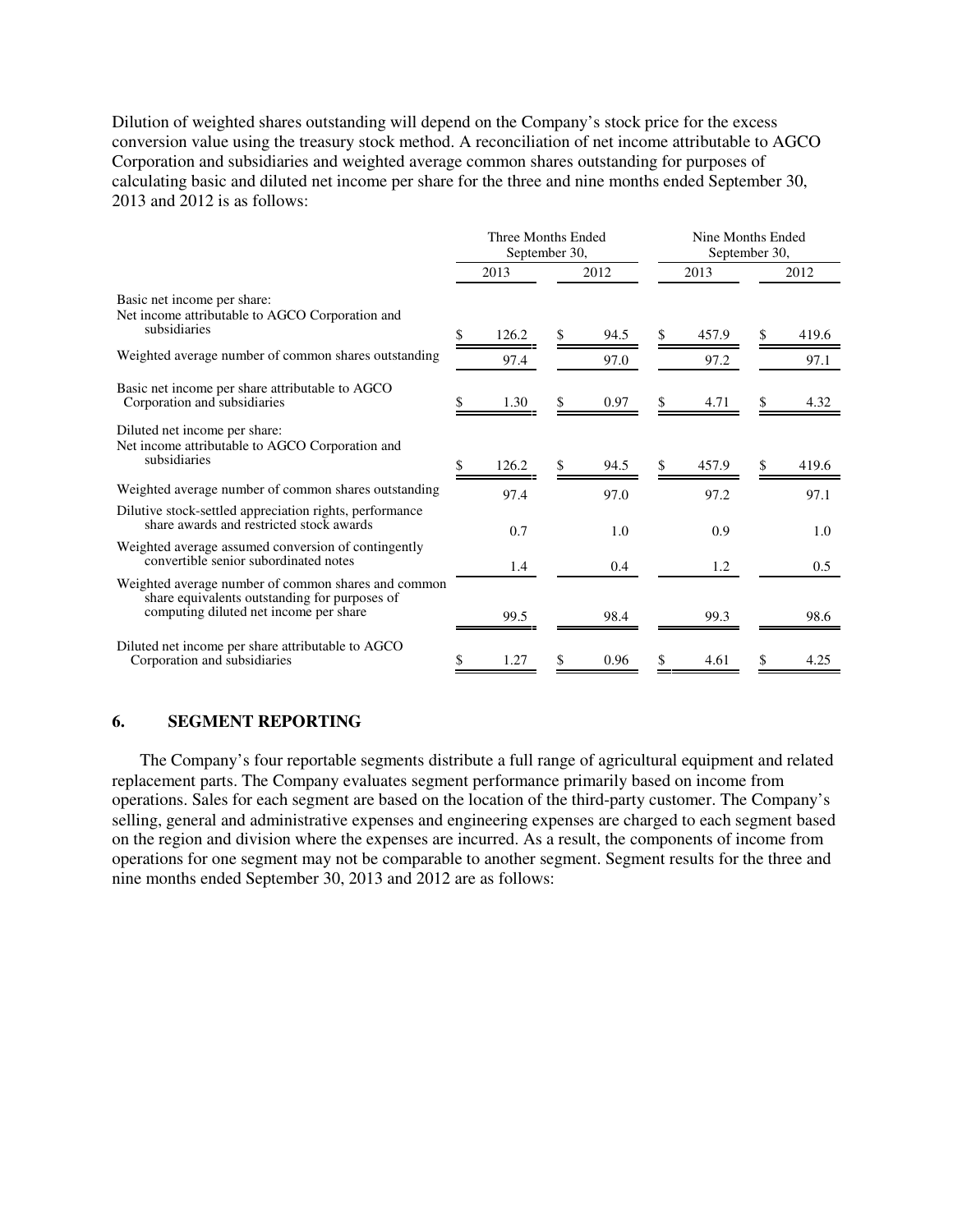| Three Months Ended<br>September 30, | North<br>America |     | South<br>America | Asia/<br>Europe/Africa/<br>Pacific<br>Middle East |         |    |       | Consolidated |         |
|-------------------------------------|------------------|-----|------------------|---------------------------------------------------|---------|----|-------|--------------|---------|
| 2013                                |                  |     |                  |                                                   |         |    |       |              |         |
| Net sales                           | \$<br>686.6      | S   | 572.3            | \$                                                | 1.086.4 | \$ | 130.6 | \$           | 2,475.9 |
| Income (loss) from operations       | 78.1             |     | 71.9             |                                                   | 98.4    |    | (2.6) |              | 245.8   |
| 2012                                |                  |     |                  |                                                   |         |    |       |              |         |
| Net sales                           | \$<br>632.2      | \$. | 479.9            | \$                                                | 1.060.5 | \$ | 122.4 | \$           | 2,295.0 |
| Income from operations              | 60.0             |     | 45.0             |                                                   | 81.7    |    | 3.8   |              | 190.5   |

| Nine Months Ended<br>September 30, | North<br>America |    | South<br>America | Europe/Africa/<br>Middle East |    | Asia/<br>Pacific |    | Consolidated |  |
|------------------------------------|------------------|----|------------------|-------------------------------|----|------------------|----|--------------|--|
| 2013                               |                  |    |                  |                               |    |                  |    |              |  |
| Net sales                          | \$<br>2.099.7    | S. | 1,578.0          | \$<br>3.878.6                 | \$ | 370.9            | \$ | 7,927.2      |  |
| Income from operations             | 271.8            |    | 179.9            | 403.0                         |    | 2.1              |    | 856.8        |  |
| 2012                               |                  |    |                  |                               |    |                  |    |              |  |
| Net sales                          | \$<br>1.932.1    | S. | 1,343.8          | \$<br>3.667.2                 | \$ | 315.7            | S  | 7,258.8      |  |
| Income from operations             | 205.9            |    | 110.6            | 387.5                         |    | 9.8              |    | 713.8        |  |

A reconciliation from the segment information to the consolidated balances for income from operations is set forth below:

|                                     | Three Months Ended September 30, |        |      |        | Nine Months Ended September 30, |        |      |        |  |
|-------------------------------------|----------------------------------|--------|------|--------|---------------------------------|--------|------|--------|--|
| Segment income from operations      | 2013                             |        | 2012 |        |                                 | 2013   | 2012 |        |  |
|                                     | S                                | 245.8  |      | 190.5  |                                 | 856.8  | \$   | 713.8  |  |
| Corporate expenses                  |                                  | (29.5) |      | (29.8) |                                 | (85.5) |      | (75.5) |  |
| Stock compensation expense          |                                  | (5.5)  |      | (8.9)  |                                 | (31.9) |      | (27.1) |  |
| Amortization of intangibles         |                                  | (11.8) |      | (12.2) |                                 | (35.9) |      | (36.9) |  |
| Consolidated income from operations | S                                | 199.0  |      | 139.6  |                                 | 703.5  |      | 574.3  |  |